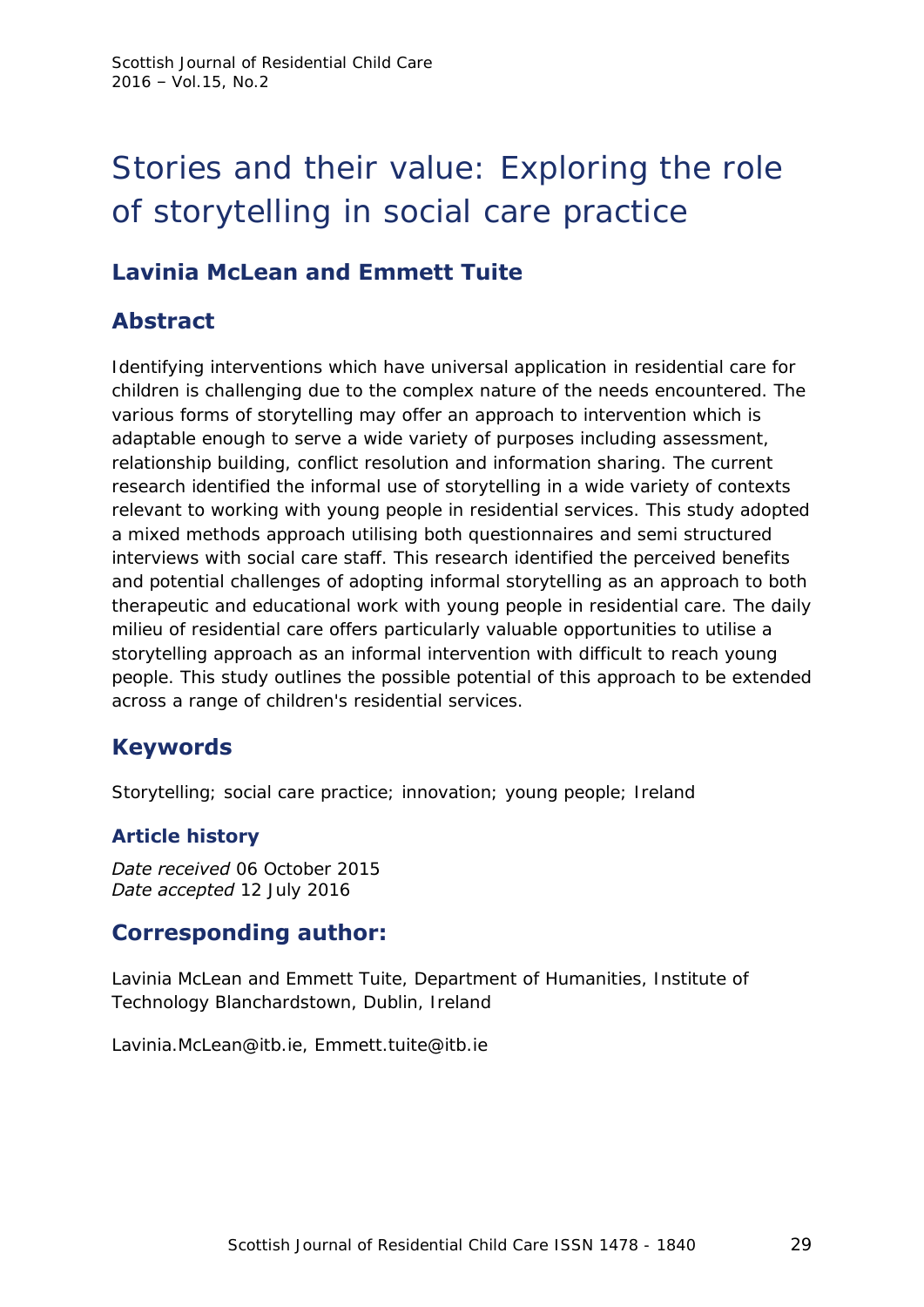# **Introduction**

What happens is of little significance compared with the stories we tell ourselves about what happens. Events matter little, only stories of events affect us.

Rabih Alameddine, The Hakawati

A recently renewed focus on relationship-based intervention in care settings (Trevithick, 2012) highlights the value of creative and innovative methodologies to connect with young people. Whilst well established as an informal tool for both assessing and responding to young people's needs, storytelling and the use of narratives has received comparatively little attention from a research perspective. The current research was designed to explore the possible value of storytelling as a tool in residential care settings and to identify benefits and possible barriers to the utilisation of this approach by staff members when seeking to build effective relationships with vulnerable young people. This paper explores the potential value of this approach in equipping social care professionals to work with a range of young people and explores the value of storytelling as an informal method of intervention.

### **The value of stories**

'A story is a real or imagined account of events that describes experience'. It can be 'words and actions which are used to describe a sequence of events that capture the imagination of the listener' and can be oral, written, visual or digital (Drumm, 2013, p. 3). People have always told stories to help them understand life and its dilemmas. Stories can help provide a deeper understanding of life and to identify the emotions accompanying our experiences.

Storytelling has been described as the process by which humans 'articulate their experience of the world and make sense of it' (Drumm, 2013, p. 3). Research on the utilisation of stories includes reference to fairy stories, bedtime reading, personal stories and life stories. In the current research there is an emphasis on informal storytelling and the use of personal narratives and anecdotes as a form of storytelling. This is in contrast to formal storytelling, as discussed by Bettelheim (1976). This study focussed on the use of these stories in a social care setting and to explore the perceived value of this approach when working in children's residential settings.

Previous research has consistently emphasised the powerful role that storytelling may serve when working with young people of all ages (Stevens, Kirkpatrick & McNicol, 2008; Cottrell Boyce & Stevens, 2014). Significant research evidence supports the use of storytelling in healthcare (including mental health) and healthcare education contexts to bring about positive change for patients and to promote best practice for professionals (Kirkpatrick, Ford and Costello, 1997;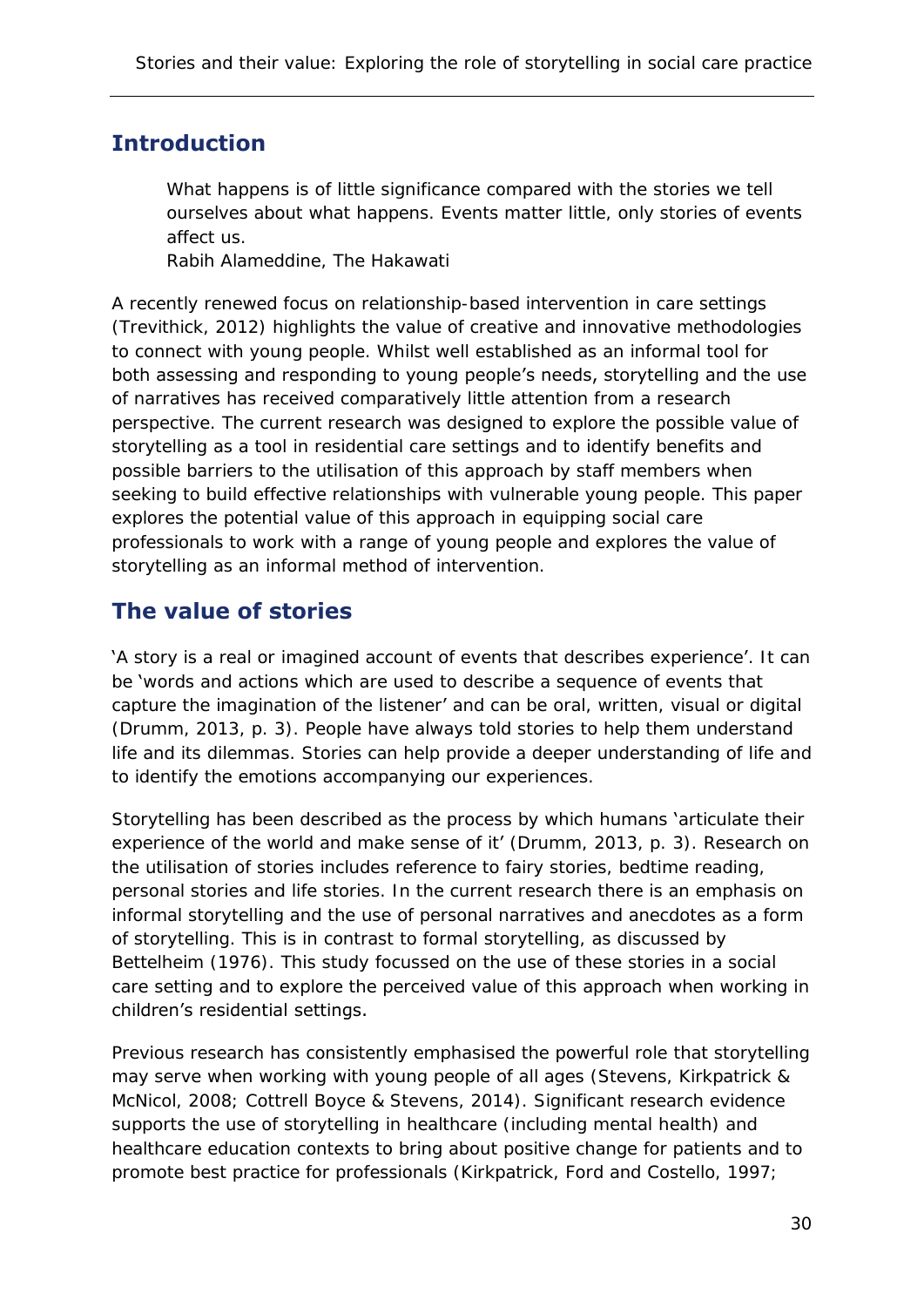Roberts, 2000; Gaydos, 2005; Hardy, 2007; Charon, 2009; Haigh and Hardy, 2011). In this respect the use of stories which have personal significance may be important for engagement with the storytelling process. Previous research has suggested that where the content of the story can be linked with personal experiences there is potential for greater benefit for the listener (Rowshan, 1997). Bettelheim (1976) suggests stories can be attractive to young people when they feel the stories relate specifically to aspects of their own development. There is a significant amount of research in the area of storytelling completed in Scotland, and Simpson (2014) suggests that this may be due to the country's strong history of storytelling. With a similar tradition of storytelling in Ireland, the present research was designed to explore the use of stories in social care settings and the role of informal storytelling as a means of engaging with young people in residential care.

### **Stories as an educational and therapeutic tool**

The focus of the current study is informal storytelling, however, formal storytelling may offer direct comparisons and points for consideration, and so a discussion of this method of working with young people is relevant as a comparison to informal storytelling. It is widely recognised that residential care workers have an important role to play in improving educational attainment in the lives of young people (McLean & Gunion, 2003; McLean & Connelly, 2005; Simpson, 2014). Stevens, Kirkpatrick & McNicol (2008) have argued that children in residential child care often have not been exposed to an environment rich in literature, or had the opportunity to experience stories being read to them. Child development theorists have emphasised the role of collaboration and shared reading experiences to develop cognitive skills (Vygotsky, 1978) whilst research in residential child care settings indicates storytelling can improve literacy (McNicol & Kirkpatrick, 2005; Stevens, Kirkpatrick & McNicol, 2008), stimulate imagination (Lamaca, 2004) and improve school confidence (Stevens, Kirkpatrick & McNicol, 2008). Storytelling and the subsequent engagement of children in the storytelling process have also been found to help children to deal with major transitions in a school setting and to improve self-esteem (McNicol & Kirkpatrick, 2005).

Oatley (2010) suggests that stories offer a unique way to explore emotions in a safe manner, and may offer a way for young people to find a language to explain emotions and feelings in a personal way. Stories can provide a way to deal with intense emotions such as those associated with trauma and loss. Lamaca's (2004) study found that orphaned Ugandan child soldiers engagement in stories allowed them to recover and to share their experiences in a safe way with others.

Bettelheim (1976) highlights the importance of engagement in the storytelling process. Bettelheim (1976) suggests that a person reading to a child is in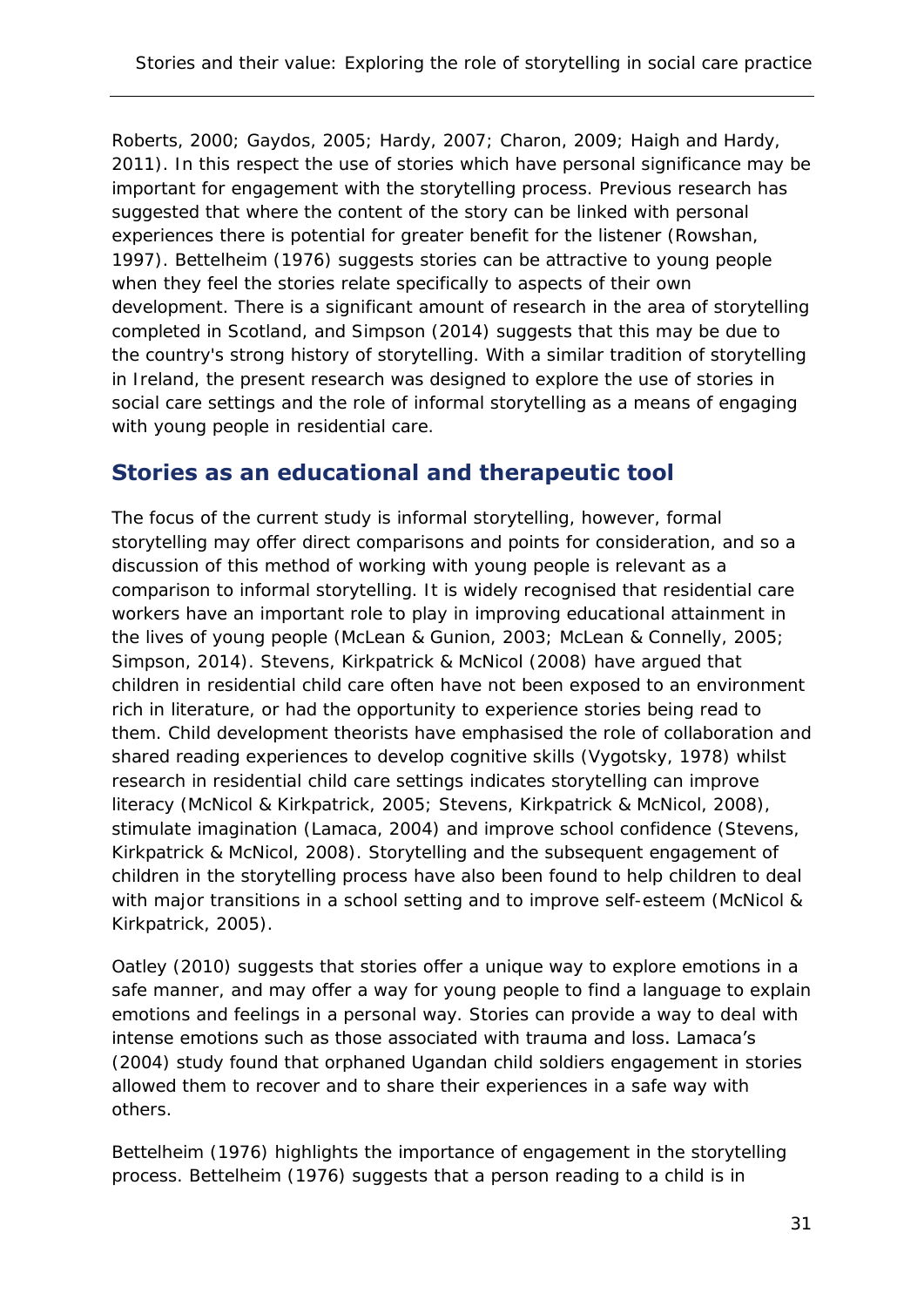essence providing approval to the child for them engaging in the fairy tale process, allowing for greater immersion in the story. Research on storytelling has consistently indicated positive outcomes from the process for relationship building and connectedness, between the storyteller and the listener (Simpson, 2014). Stevens, Kirkpatrick and McNicol (2008) developed a literacy storytelling project in residential child care units in South Lanarkshire in Scotland. The aim of the programme was to encourage children to read for pleasure and the results suggest that the programme encouraged children to develop new interests and also encouraged the development of new relationships between young people and staff. Simpson (2014) suggests that stories can be used as a means of creating a nurturing, caring and educationally rich environment for young people and as such may offer an educational and therapeutic tool within residential settings.

### **Needs of children in residential care**

Fairy tales can reflect some of the significant issues that children in residential child care can face, such as the themes of transcendence and growth. Bettelheim (1976) has argued that stories can be used as a psychological tool to encourage psychological and emotional development and allow for engagement with a range of significant themes around loss, death, and development.

Personal storytelling can allow the person to develop greater self-understanding, and allows for reframing of identity and even encourages personal growth. An individual may utilise storytelling to express significant events in their own words, in their own time. This can have the added benefit of allowing the person to reflect on the experience discussed during the storytelling. Personal storytelling can be upsetting but is also believed to be cathartic (Drumm, 2013, p. 8). Fairy tales may be attractive to young people regardless of their age and may offer a way to explore their past and consider their future (Oakley, 2010). Bedtime storytelling can be a positive strategy to allow children in residential care to negotiate what can be a challenging time (Conlon, 2005, Simpson 2014) and can facilitate the development of deeper relationships between staff and young people (Simpson, 2014). Storytelling can offer an empowering way for young people to find a voice and to explore life experiences with others (Drumm, 2013, p. 7). Storytelling can also empower staff as they are involved in the process and are therefore co-creators of the stories (Cottrell Boyce & Stevens, 2014). Gaydos (2005, p. 256) argues 'When memories are told and really heard, they become the experience of two people – the narrator and the listener' and that the meaning of these stories is established between the two people. This element of co-creation can facilitate the joint interpretation of the story as the participants in the process have the opportunity to take their own meaning from the story and apply it to issues which may be of particular relevance to them.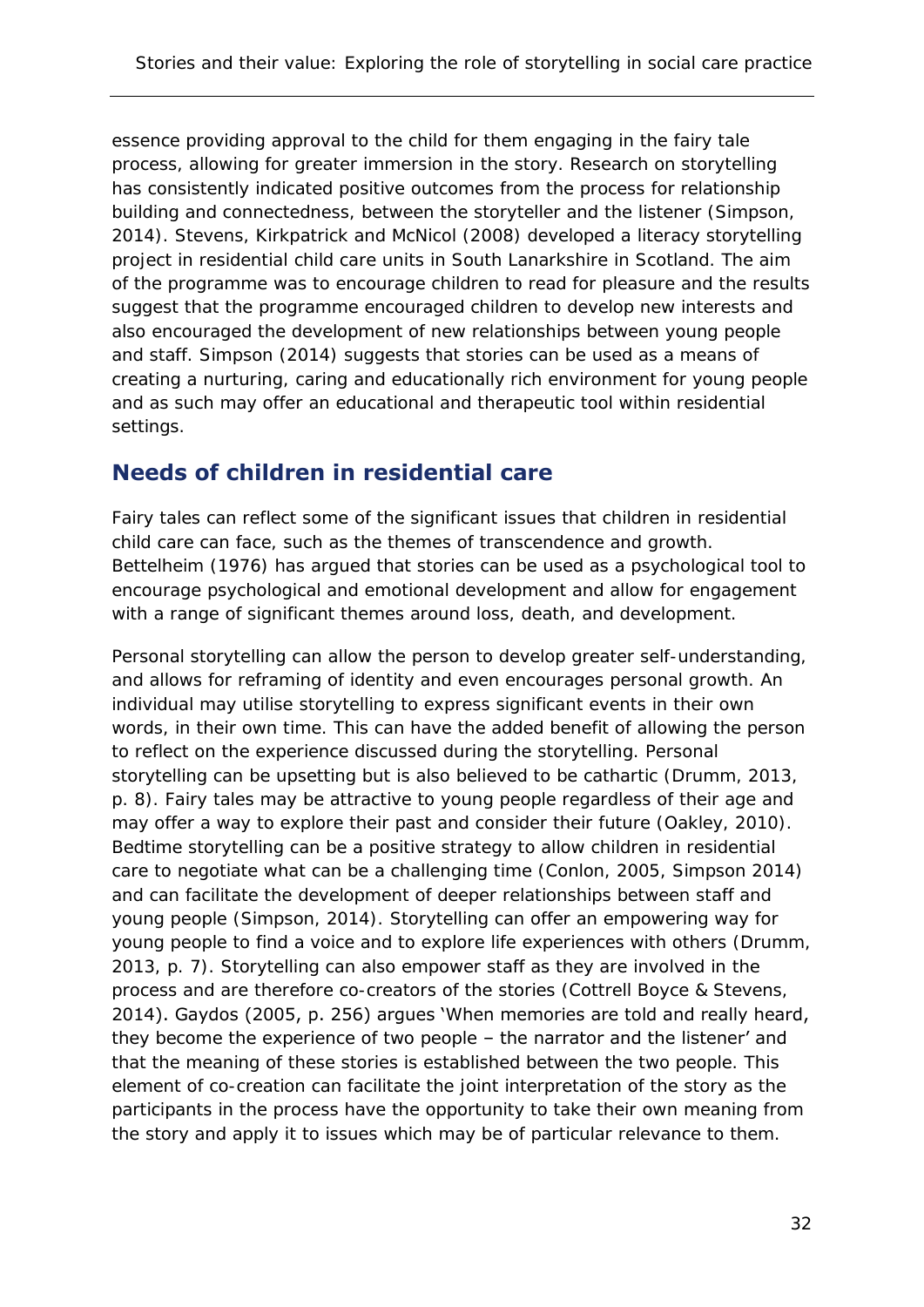The same story can serve a range of functions for different young people. As young people in residential child care may have experienced chaotic home lives it is imperative that staff are able to develop a deeper understanding of their experiences and this can be achieved through storytelling (Kirkpatrick & McNicol, 2006, cited in Cottrell Boyce & Stevens). Haigh & Hardy's (2011) research also suggests that listening to stories facilitates better person-centred care and can lead to improved services. Hearing personal stories can lead to greater understanding, empathy and reflection. Rapport, trust and care can be nurtured in staff member-young person relationships through storytelling. Personal storytelling benefits the teller as it can empower, encourage personal growth and build resilience (Drumm, 2013, p. 7).

In relation to self-development, stories can facilitate a reflection on our own moral compass, values and practice. Haines & Livesley (2008) discuss the different languages used by two different professionals to explore a case and how storytelling can lead to greater assumptions/biases but also to greater inter-agency understanding and work, between the professionals and family members. In this respect, stories can be seen to highlight the differences and similarities between people's beliefs and assumptions, and to allow a consideration of both of these.

# **Methodology**

This study involved two components and employed a mixed methods approach to explore the use of and the perception of storytelling as a way of working with young people in social care practice. The first phase of the research involved the administration of a questionnaire to identify the use of informal stories in residential child care settings. This phase was followed by semi-structured interviews to allow for a further exploration of the approach. The chosen sample was composed of practitioners working within children's residential services in Ireland.

# **Phase one**

### **Participants**

Participants were social care workers ( $n = 35$ ) who were working in children's residential services in Ireland. The participants had all worked within social care for more than eight years, and were over 25 years of age.

#### **Procedure**

All of the participants were involved in training at the time of the research and so were approached to participate during this training. All participation was voluntary and on an anonymous basis. The researchers explained the purpose of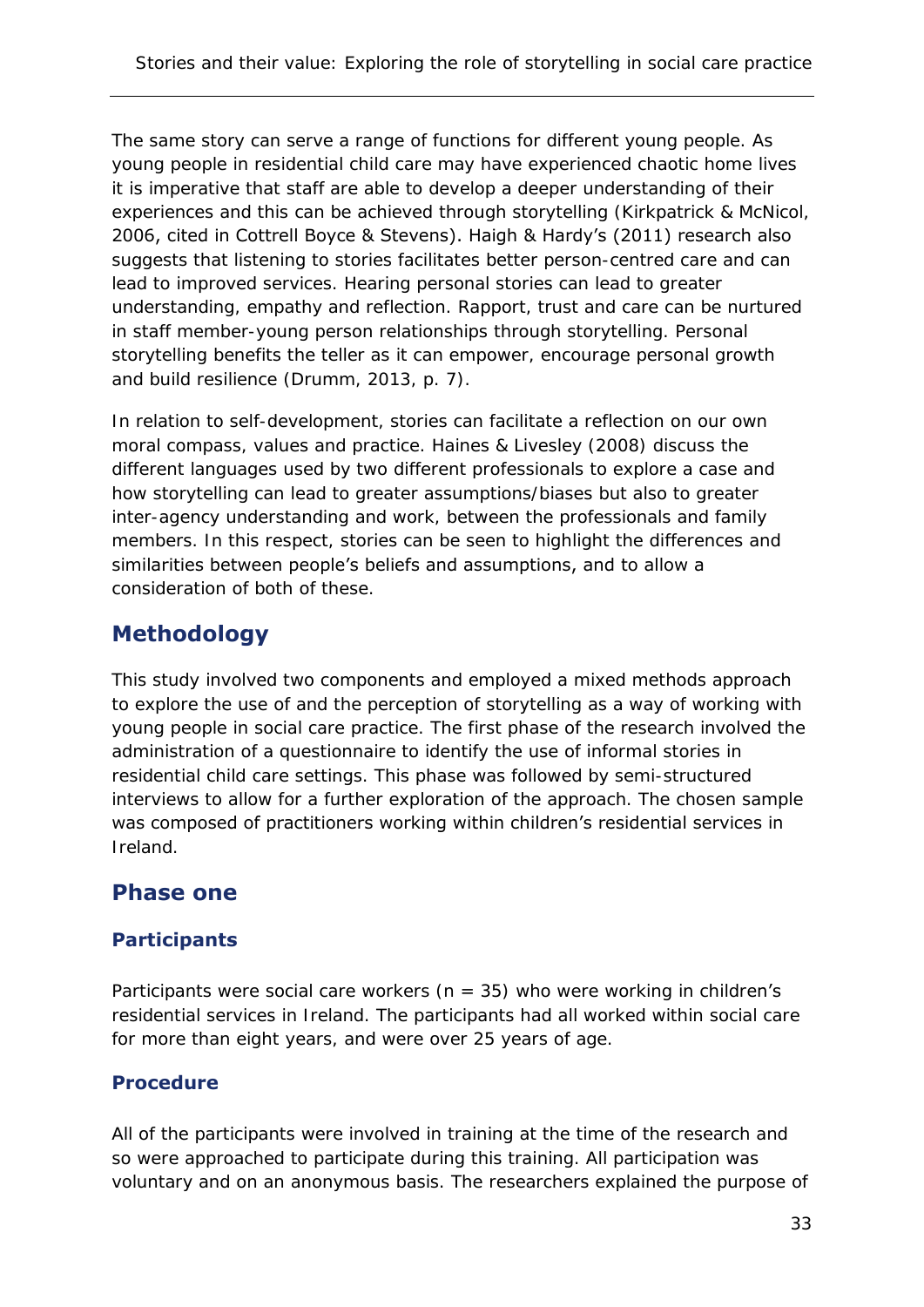the research and asked the participants to complete their questionnaire anonymously and as honestly as possible.

#### **Materials**

The questionnaires involved six closed questions focusing on basic information related to the experiences of using storytelling in their practice as a social care worker, including the types of stories, when they used the stories, and the purpose of stories used, and to indicate all options that they agreed with. One question asked participants to rate the importance of stories in their work on a five point Likert scale from strongly disagree to strongly agree. There was one open question asking the participants to provide an example of a story which they used when working with a young person.

### **Phase two**

#### **Participants**

The methodology adopted for the second part of the study involved purposeful sampling to recruit a cohort of participants (n=14) for interview. Initial email contact was made with 50 social care professionals to identify a cohort of residential care workers who were willing to participate in interviews and had worked in social care for a minimum of three years.

#### **Procedure**

Interviews were conducted over the course of a two-week period in September 2015 and took between 25 and 35 minutes depending on the depth and breadth of responses provided.

#### **Materials**

Interviews were based on a semi-structured interview schedule which asked respondents about their experience of using storytelling in practice, and the types of stories they had experience of using. Semi-structured interviews were chosen in order to allow the opportunity to explore issues highlighted by the initial questionnaires in greater depth and to probe respondents in relation to their particular experiences and perspectives. Data from interviews was transcribed and analysed thematically.

### **Results**

The questionnaires were analysed to establish patterns in responses, whilst thematic analysis was used to identify common elements contained within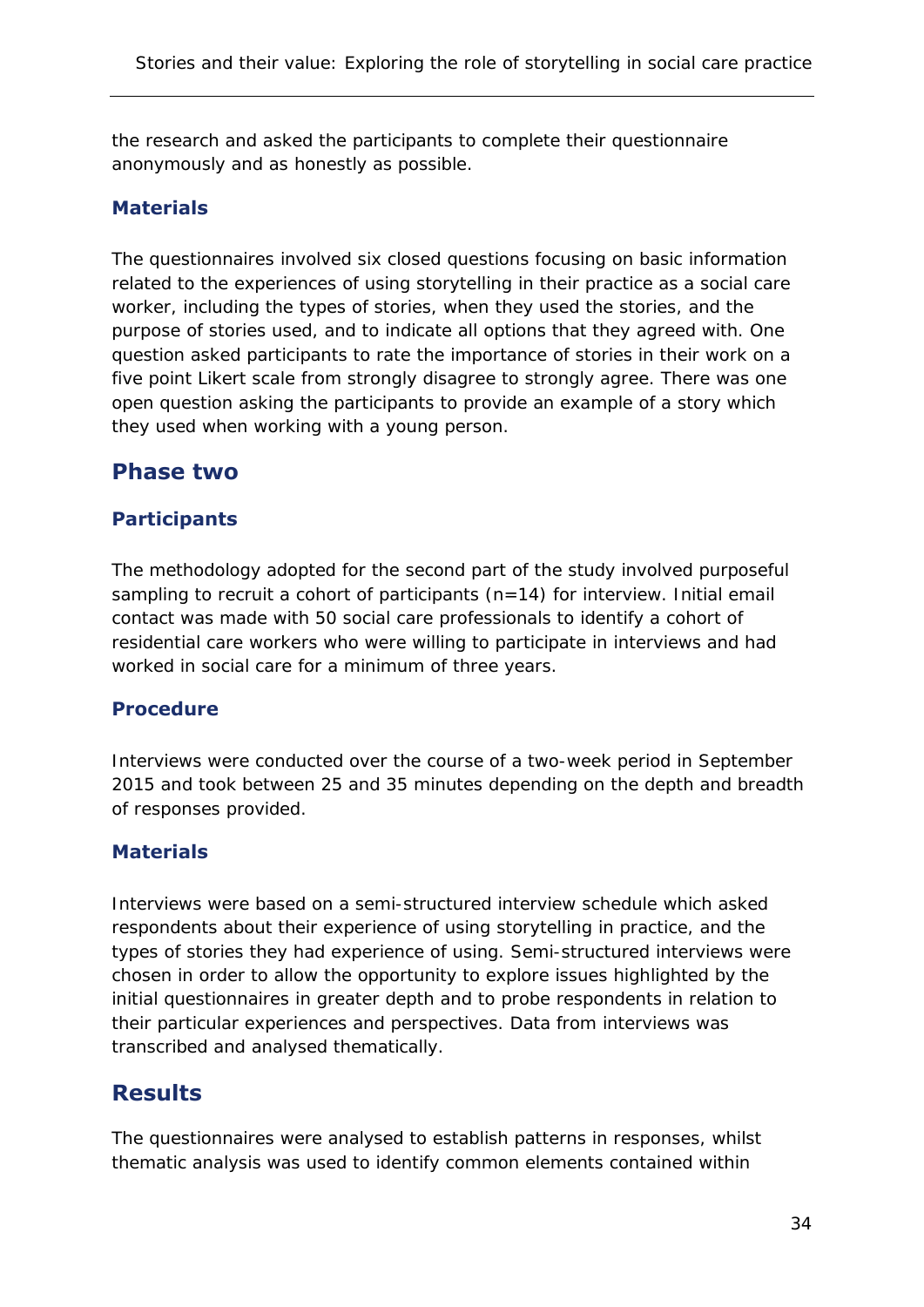responses from the open questions and from the interviews. The results from both the questionnaires and the interviews are combined under common themes for the purposes of presenting an overall analysis of the results.

Almost all respondents to the questionnaire stated that storytelling was an important part of their work with young people (n=34). The questionnaires and the interviews indicated that the stories and narratives were mainly used to encourage behaviour change and to develop relationships with young people. In terms of the types of stories used, there were two main types of stories that emerged from the data; these were personal stories and humorous stories, with the majority of participants stating that they used both of these types of stories (n =28). The most common use of stories was in day to day activities (n =23). Analysis of responses suggested that the different types of stories served different functions for the respondents. Personal stories were used mainly to discuss health issues, relationships and to introduce new issues, while humorous stories were suggested to be important for engagement and were highlighted as a way to work with young people at challenging times.

# **The functions of stories**

When asked about the use of stories, the most commonly cited use of stories was to introduce health related issues (n=16), particularly for the purpose of helping young people to develop a healthy self-concept. 'I talked to the young people about the journey I went on in relation to weight-loss and trying to be more health conscious, they could relate to this in lots of different ways' (SCW 15). Participants also frequently referenced exploring issues around conflict resolution and in relation to discussion of topical issues coming up for young people as they arise. 'Young people sometimes find it hard to know where they fit in, especially when they come into the service first, so sometimes a story can help make their experience real' (SCW 17).

A small number of other notable examples of innovative use of story were provided by respondents and these included the use of stories to structure relationships, with stories used to establish parameters within which the relationship will function. 'I use stories with a moral code to show them- I won't lie to you, you don't lie to me, using them to make agreements with young people' (SCW 30). A number of participants (n=3) referred to the value of stories to develop cultural understanding. 'I get the young people from other cultural backgrounds to tell me their own stories about where they've come from so we can be more prepared in future for working with other young people from their culture' (SCW 9).

A frequent theme for the use of stories in the research was to inspire young people, with making reference to using stories in their practice which they had heard from other young people (n=7). 'I use a lot of examples from people who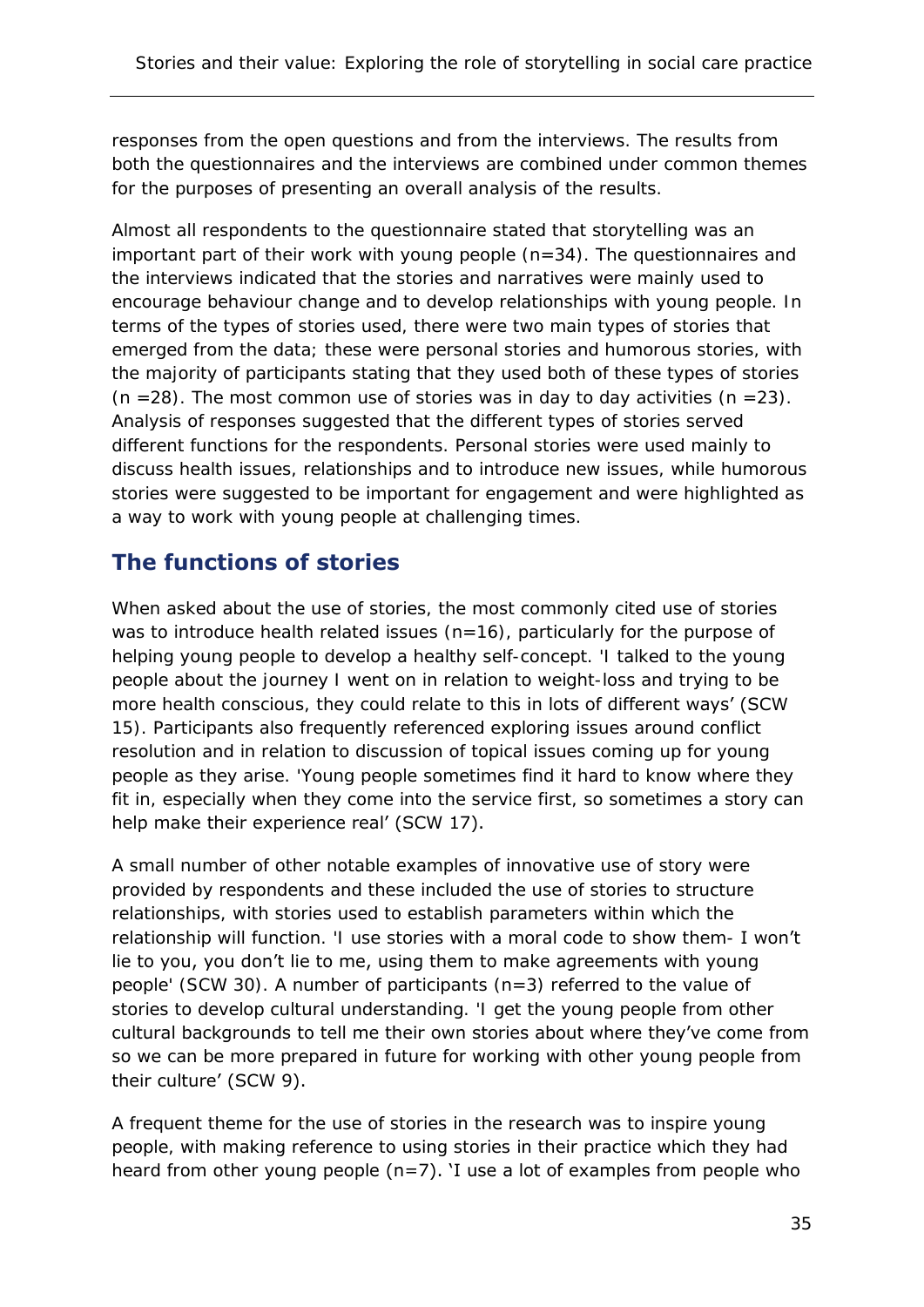are in recovery, I use these stories to reinforce young people's thinking and to kind of say, come on you can do it' (SCW 5). The respondents also made reference to the use of stories that they had heard from other young people they worked with in the past and then used these stories with other young people. 'Across the whole sector I've heard stories of positive outcomes which have inspired me' (SCW 12).

# **Personal stories**

'I use examples from my own life, it's a great way of getting your point across' (SCW, 7). When discussing the use of personal stories, participants referenced using these stories to approach subjects such as health and wellbeing concerns or challenging issues (such as the need to take medication). They frequently mentioned using these stories to discuss relationship issues (parent-child relationships, peer to peer, and romantic relationships in particular). They also highlighted the use of this type of story to discuss anxieties with the young people they were working with. These anxieties were often related to adolescent issues such as difficulties in school, social issues and placement issues. 'I was one of those children who left school when I was young, I tell them my personal story to give them hope' (SCW, 14).

Stories were also used to identify possible learning for young people such as to open a discussion, encourage new opportunities, or to explore alternative choices or outcomes to particular situations. Participants consistently cited their own life lessons taken from addressing challenging personal situations, and how they shared their story in order to assist young people. 'Around my own experience and background, a lot of them left school young so they will look to go down the trades avenue so I try to share that with them' (SCW, 11).

# **Humorous stories**

Frequently, participants referred to using particular stories to normalise experiences for the young people and to overcome difficulties, referencing how they used stories to help deflect from conflict or stressful issues. One of the participants discussed the use of humorous stories to de-escalate a situation, 'with challenging behaviour, if we went into a shop and wanted to buy everything, you can use a humorous story to try to deescalate the situation' (SCW 2).

Staff also highlighted the use of stories to allow them to work with young people when there were stressful times in the unit, such as at bedtime. A number of the staff mentioned using stories as a way to 'handle trigger times' in their settings, using humour as a release valve. 'I would sometimes dramatize events, using a story to take us down a humorous route' (SCW 10).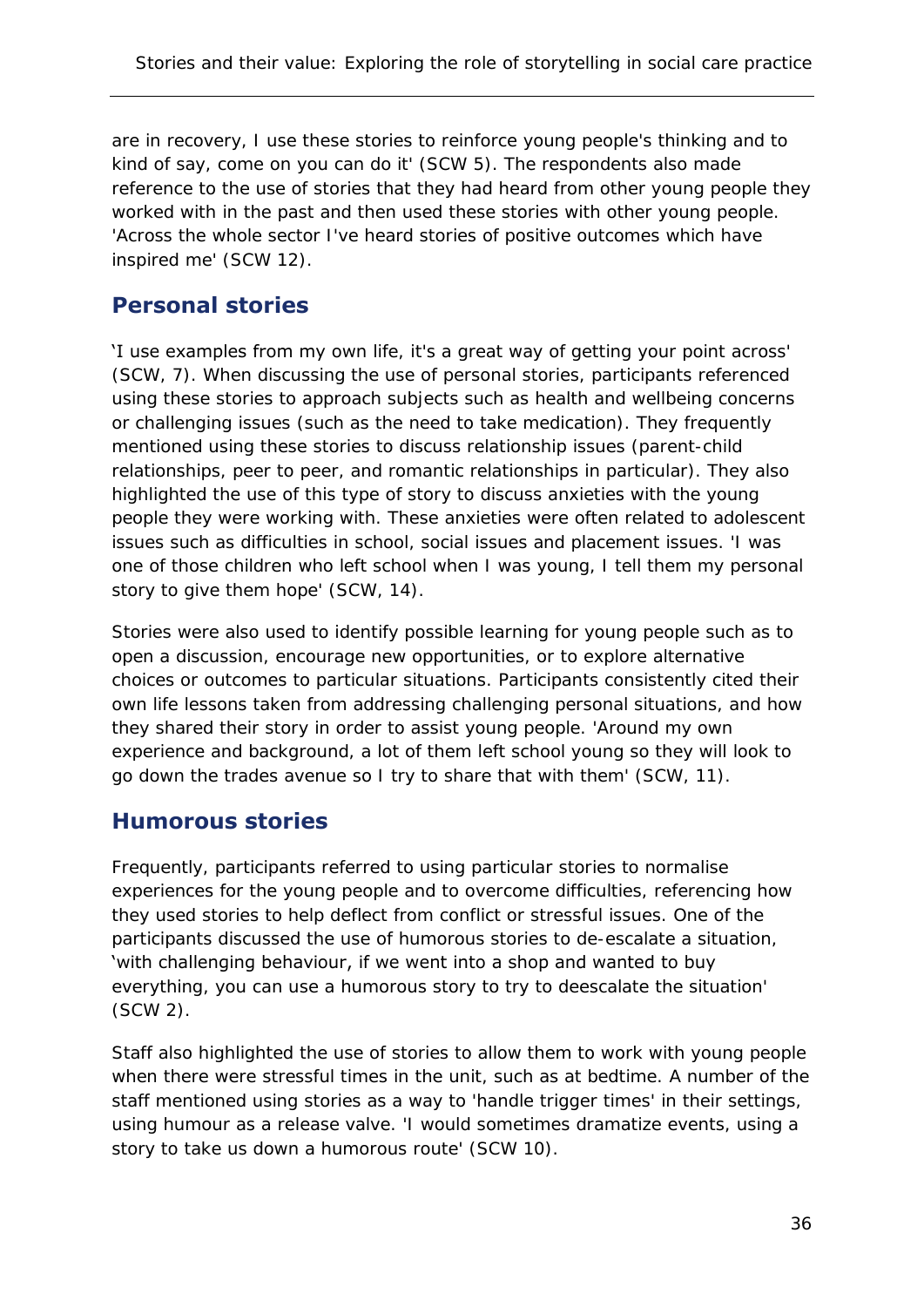'I use stories around bedtime, I often begin a long story in the kitchen and finish it in the young person's room, this takes the focus off going to their room, this can often be a trigger time (SCW 5). Stories were also used by the respondents to facilitate transitions for young people with one participant stating that they use social stories around times of transition, explaining the process to young people and connecting it back to the family home' (SCW 9).

A further significant focus by participants was the general use of storytelling to allow the development of a meaningful connection between study participants and the young people they worked with. To a lesser degree respondents detailed the use of stories to develop healthy relationships and connections between young people themselves. 'I use stories to encourage friendships, talking about experiences I had and how I overcame them' (SCW 28). Participants highlighted the use of these stories in their work with young people as a way of building relationships and establishing connections in relation to relatively nonthreatening issues, rather than addressing very serious issues. 'By use of humorous stories over time I allowed the young people to trust me' (SCW, 2).

### **Challenges encountered in the use of stories**

A recurring theme in the research was the fear or concern that participants had about revealing too much about themselves when sharing personal stories. This was the main barrier that the participants cited to the use of stories in their practice (n=6). Respondents felt that the use of personal stories presented many challenges in relation to boundaries, interpretation, understanding and relevance. 'I ask myself, what is the young person going to benefit from this, so that way I'm not giving away too much of my own life' (SCW, 7). The staff made reference to a fear that the information they disclosed to the young people would be 'thrown back at me' (SCW, 3) or used inappropriately at another stage. A number of the participants also highlighted the ease with which they would discuss certain relationship issues, but stated that they would not be comfortable discussing any significant real relationship experiences that they had. In this respect a number of participants  $(n=4)$  stated that they had discussed relationships with young people and used personal examples of 'safe' relationships they had, such as the relationships they had with their pets.

# **Discussion**

Residential care staff in the current study emphasised the importance of storytelling in their everyday work with young people and were able to highlight a range of examples of the use or experience of effective storytelling in their daily interaction with young people. They highlighted the role of both personal and humorous stories, in allowing them to develop relationships and to explore specific issues and incidences with young people. The social care workers emphasised the importance of these stories citing benefits for themselves in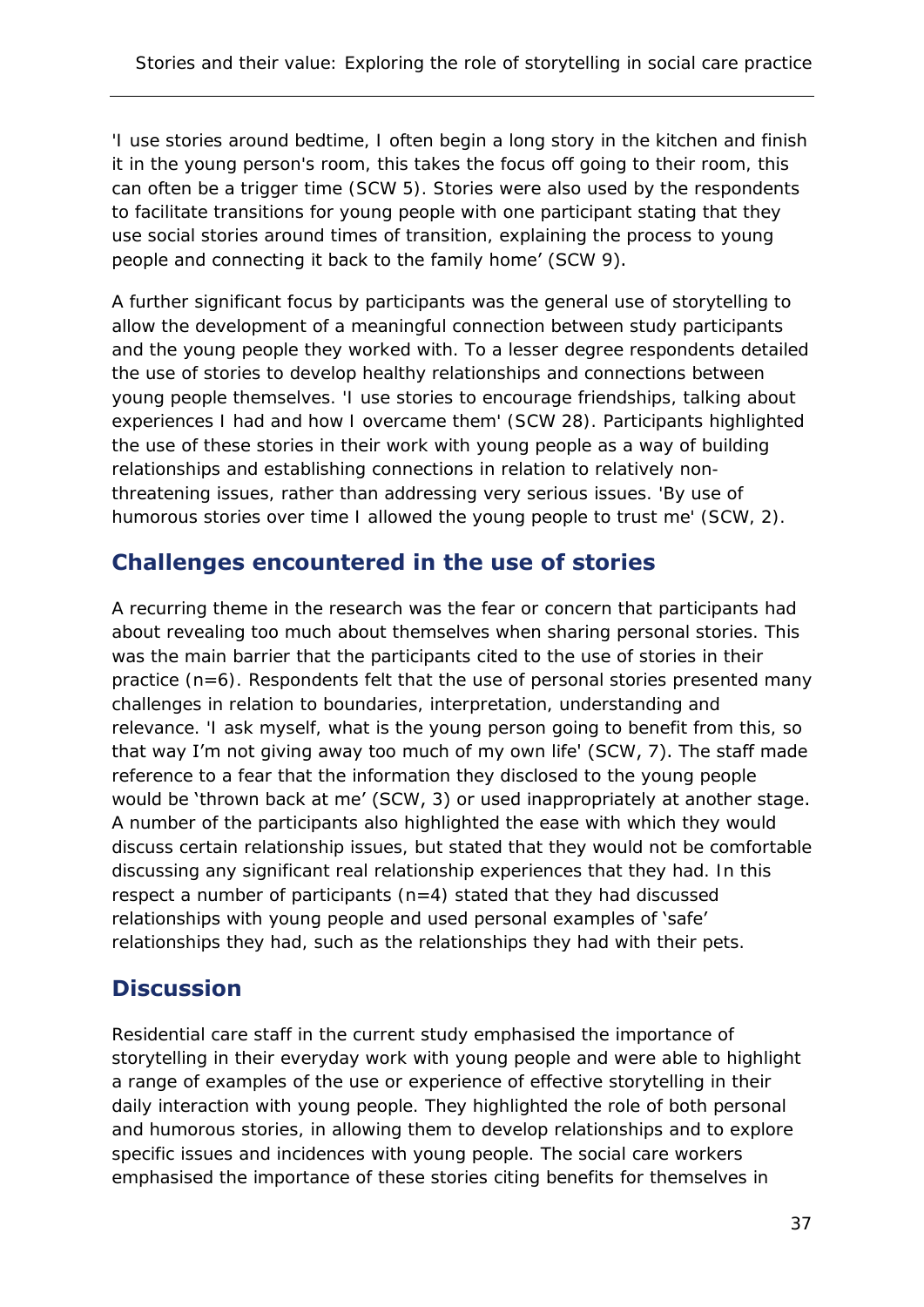enhancing their skill set and benefits for the young person in relation to insight and understanding.

As personal perspectives and personal histories are shared by participants with the young people they work with, there is an opportunity for the staff to become a co-creator of the stories in social care settings (Cottrell Boyce & Stevens, 2014). Staff in the present study consistently highlighted the use of stories to enhance relationships and to develop a greater understanding with young people. The participants in the current study highlighted the use of their stories to help convey particular messages to young people, as stories will often be shared among their peer group and multiple recreations of a story can be used to serve a variety of functions.

The participants in the current research highlighted the role of humour within stories making reference to the utilization of humour for a wide variety of purposes in communication with other staff members and with young people. Humorous stories were used to convey difficult or challenging messages to young people, to express caring, to lighten dark moments, to normalize feelings, and to connect with young people generally. This was in keeping with research on the broad functions humour can serve in relationship building generally (Austin & Halpin, 1989). The use of humorous personal stories appears to be a positive indication of a reasonable level of trust within an environment and can also act as a 'release valve' for both staff and young people at times of stress and tension (Bippus 2003). In a residential setting, working primarily with young people, this may be particularly relevant and a number of the participants in the current study highlighted the use of stories as an effective way to work with young people during stressful times of the day, or to introduce potentially stressful issues.

The current research highlighted the use of stories to discuss challenging issues in an indirect fashion. In keeping with Simpson's previous research (2014), findings in the current research highlighted the use of stories to discuss everyday struggles and life adversities. Participants utilised this approach in a variety of different ways, using stories to discuss journeys in relation to health issues, weight loss, placement progression and relationships. The respondents also discussed storytelling as a way of aiding reflection and allowing young people to see a complex situation from a number of different perspectives, often through the use of a personal story. Oakley's (2010) research also cites use of stories to explore alternative endings to situations. The role of storytelling in relation to the moderation of stressful and conflict situations was evident in the current research, with respondents highlighting issues around specific times of day (such as bedtime) or in relation to particular challenges (for example, to explain the importance of taking medication or to help with 'trigger times' and transitions such as bedtime).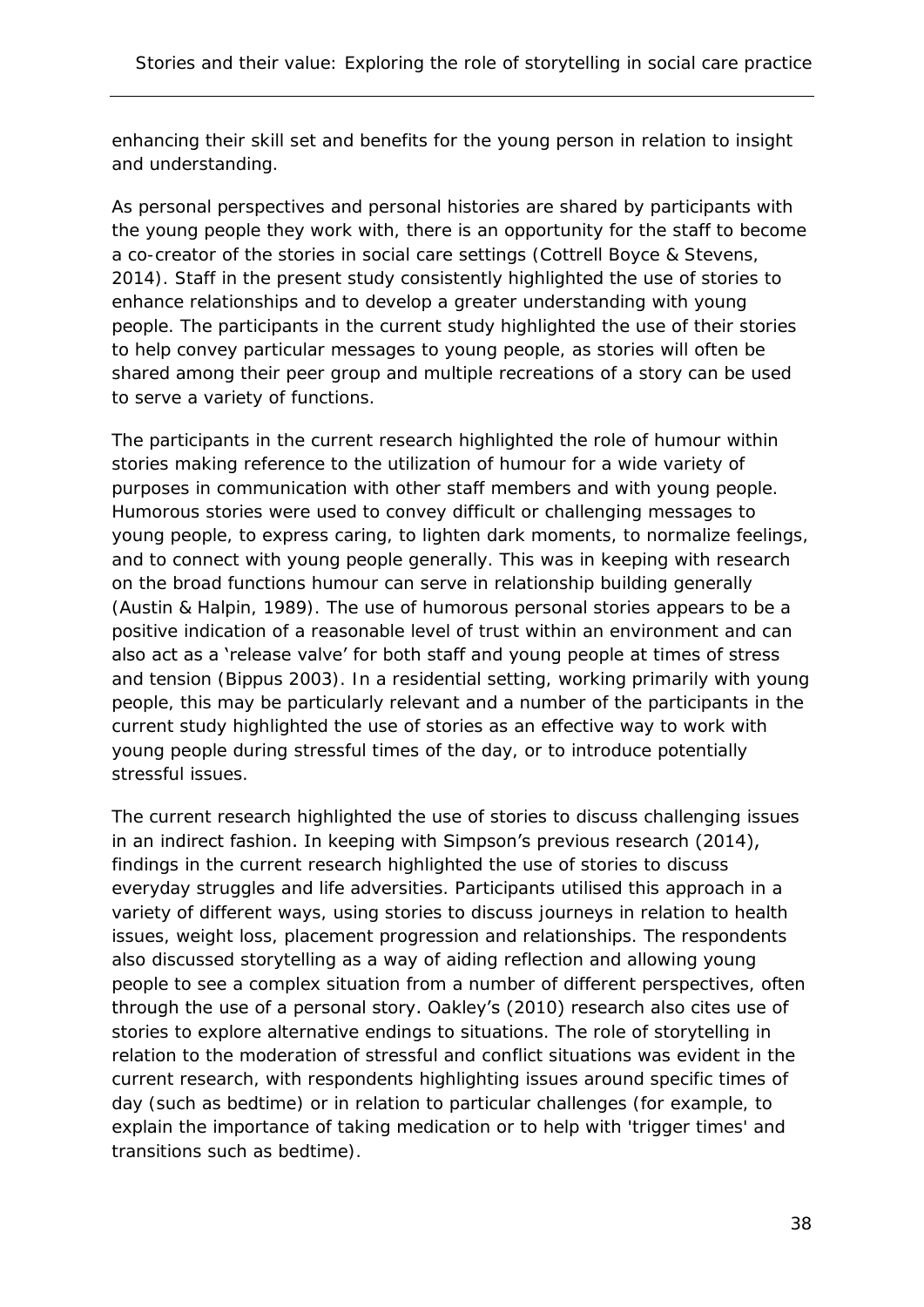Interestingly, while the participants in the current research appeared to value the sharing of stories they had heard from other young people previously, the sharing of peer stories (from peer to peer rather than staff to young person) did not feature in participant responses. It appears this could be an approach facilitated by participants through building a culture whereby young people connecting and sharing with each other is encouraged and supported. This may present challenges in relation to confidentiality and sharing of sensitive information, however, the positive role young people can play in the care of their peers is well established (Vorrath & Brendtro, 1985). It may also be possible to utilise stories to develop connections between young people within residential units, allowing for the establishment of relationships in the early stages of placement. This may be an interesting avenue to explore in future practice and research with young people in residential care.

### **Implications for social care practice**

In the context of identifying the role of this research in understanding the power and value of story, Brown (2010) refers to stories as 'data with a soul'. Some central themes emerged in the research data gathered; a recurring theme was that of the importance of relationships and the necessity to put relationships at the heart of practice. Relationship building is a central component of social care practice and the development of stories may offer the opportunity to enhance the development of empathy and understanding. Young people are often encouraged to engage in storytelling in the form of life story work as part of their development and to help both the staff and the young person to develop an understanding of their life and their goals. Storytelling can be used effectively by both staff members and young people for this purpose and natural opportunities for intervention occur through the sharing of stories and the healthy disclosure which takes place as part of this process.

The sharing of personal stories may allow young people to see staff members as 'real people' and this may be particularly relevant for young people who have been engaged with professionals for an extended period of time in their lives. As the participants discussed barriers to the use of stories, it is imperative to remain mindful of boundaries and the appropriate use of boundaries, responding to young people's direction with regard to the level of comfort they feel in relation to engaging around certain issues. We must remain particularly attuned to the messages we receive from young people in relation to personal stories and topics which they are open to discussing.

# **Limitations and challenges in storytelling**

Hardy (2007) notes the potentially coercive nature of storytelling and the risks associated with this. The nature of stories is that they may focus on exceptional cases which by definition are not the experience of the average young person.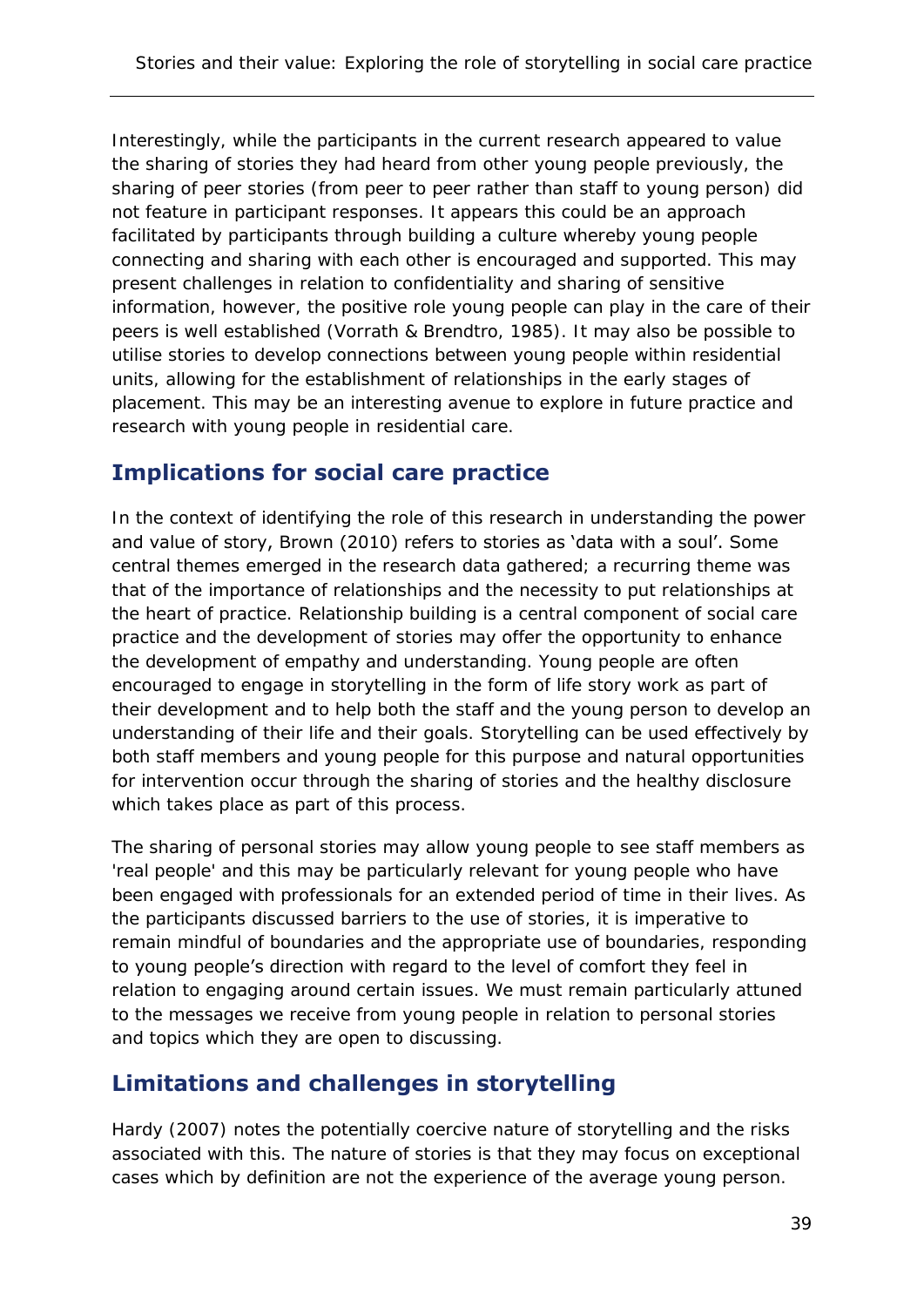Issues may also arise around understanding, relevance and application where young people struggle to connect to or understand the relevance of various figures within stories, and in the current study a number of staff were concerned about this as an issue if using personal stories. Central messages and themes in stories can take time to digest and repetition of the same story may be required to allow for a full understanding to emerge. Language, culture and understanding all need to be considered both in terms of practicalities and in relation to ensuring stories are not used inappropriately or are in any way harmful to a young person's psychological functioning. Gender differences may also come into play in relation to utilisation of stories from a staff and young person perspective and need to be considered, and future research may explore this further.

One of the major ethical considerations in relation to storytelling in a social care setting relates to a consideration of ownership of the story being told. In this respect the young person tells a story and we must consider if this story belongs to the young person alone or is now a shared story. The same issue applies to staff members sharing stories with young people and the fear that staff can often feel in relation to sharing stories, as they are no longer the sole owner of the story and the experiences discussed. This can also be related to the fear that staff members expressed in the current study of the information being misused once they have disclosed it. A parallel process may be at work here whereby young people may have the same fears regarding misuse of information disclosed and this may impact on their engagement with services and professionals.

Other ethical issues that may arise in the use of storytelling include a consideration of the role of reality versus fantasy and the ownership of stories, once they are shared. The staff member may feel that the story being told to them is not based on fact and as such the issue of allowing the fantasy to develop or to point out the facts may impact on the young person's willingness to engage in the story telling. One participant in the current study made reference to this and in all stories there can be a need and an ability to emphasise certain parts or omit certain parts of stories as they are shared. There are certain biases and processes in human cognition that allow us to recall and to focus on certain aspects of stories when telling and recalling stories told to us, and this may require a conscious awareness by staff of this.

# **Under-utilised applications of storytelling**

There appears to be significant scope to extend the use of storytelling in a variety of ways in order to draw on more creative and innovative interventions in practice settings. It could be that storytelling could be effectively utilised in a more formal fashion in relation to assessment tools, care planning systems, and key-working sessions. As previous research in healthcare has highlighted, the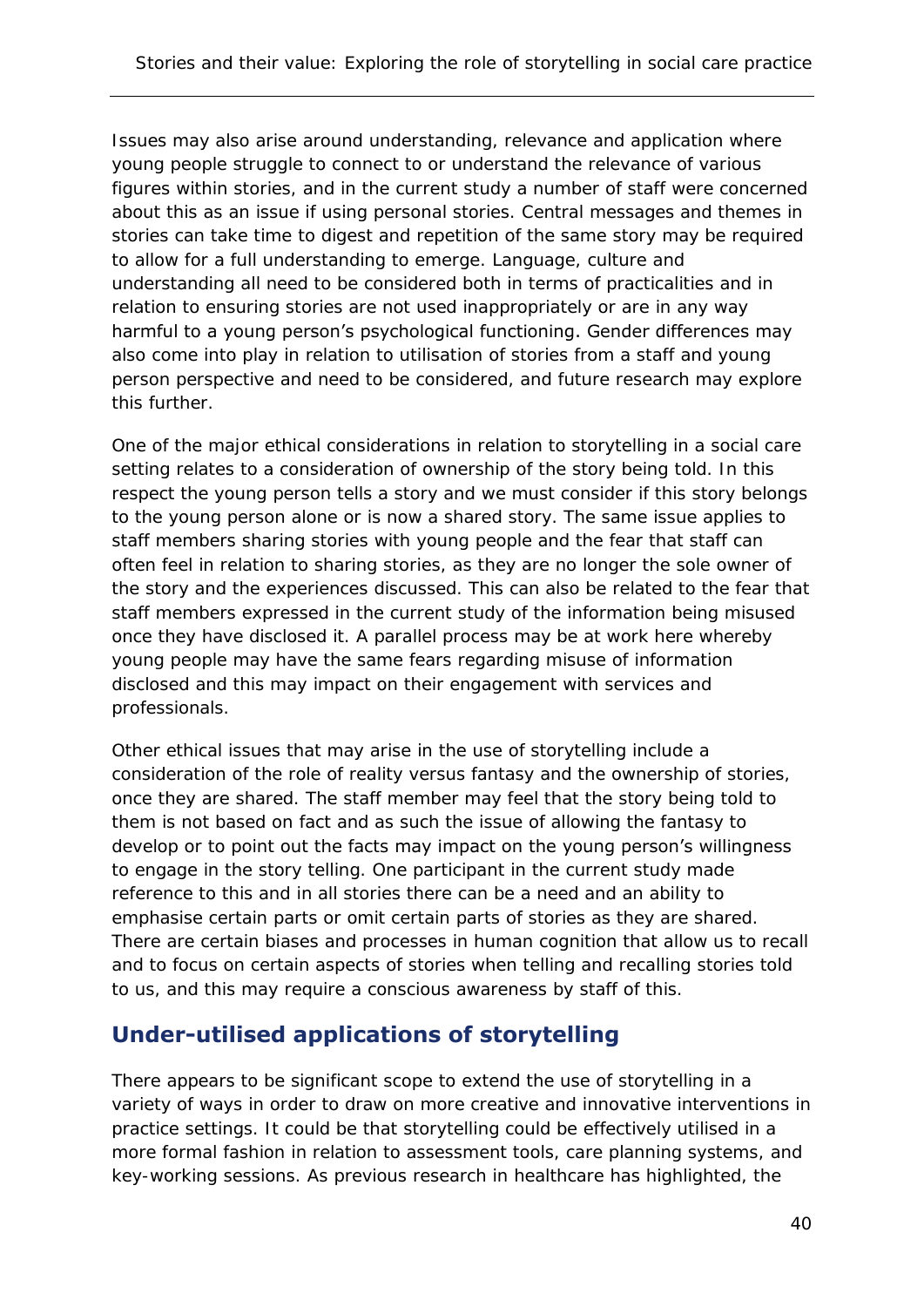use of young people's stories could be key to centralising the voice of the young person in service development.

Adopting storytelling as one component of our systems to assess and respond to need appears to offer significant potential benefits in relation to young people who are challenging to reach through conventional assessment and intervention methodologies. Peer based intervention and the sharing of peer stories was not recognised by respondents in this study - this may be due to lack of awareness or the lack of ability to use this approach. Use of peer stories for the purposes of relationship building, education and conflict resolution all appear to offer significant potential benefits. Equally, use of staff members' own stories as a mechanism for enhancing and developing learning may be underutilised as a learning tool at present, and whilst the present research focused on stories between staff and young people there may be potential for storytelling to be used between staff to learn from each other. Sharing, evaluating and reflecting on their own stories from practice whilst integrating the learning they have taken from these experiences with appropriate theoretical perspectives could bridge the theory-to-practice gap which is sometimes problematic for relatively inexperienced staff members.

### **Conclusion**

The present research emphasises the value of storytelling as an approach within social care practice, by people working directly with young people in residential care. Stevenson (2015) identifies the potential of story to make an impact suggesting that in many contexts even 'bad stories trump good science' in terms of communicating a message or changing behaviour. Whilst the informal use of storytelling appears to be relatively common, this is not reflected in a formal move towards adopting storytelling as an approach within relationship building, assessment, conflict resolution, supervision or education/training. McIntyre & Lendzionowski (2015, p. 57) suggest: 'formal structures need to be in place to help the storytelling process, particularly within meetings, to create outcomefocused thinking and action planning'.

In keeping with Saleebey's (2002) Strengths Based perspective, utilising storytelling may allow us to see people's lives as a whole rather than just seeing their problems and difficulties and may facilitate a more complete understanding of their perspective on the experiences they have had. Whilst the very significant benefits of adopting storytelling as part of a portfolio of interventions with young people and staff members it is also necessary to retain awareness of the potential pitfalls in storytelling and the risks associated with the use of irrelevant stories and an awareness of the impact of these stories. It appears there exists the potential for developing this approach to working in social care as it offers an adaptable approach to working with young people and with other practitioners.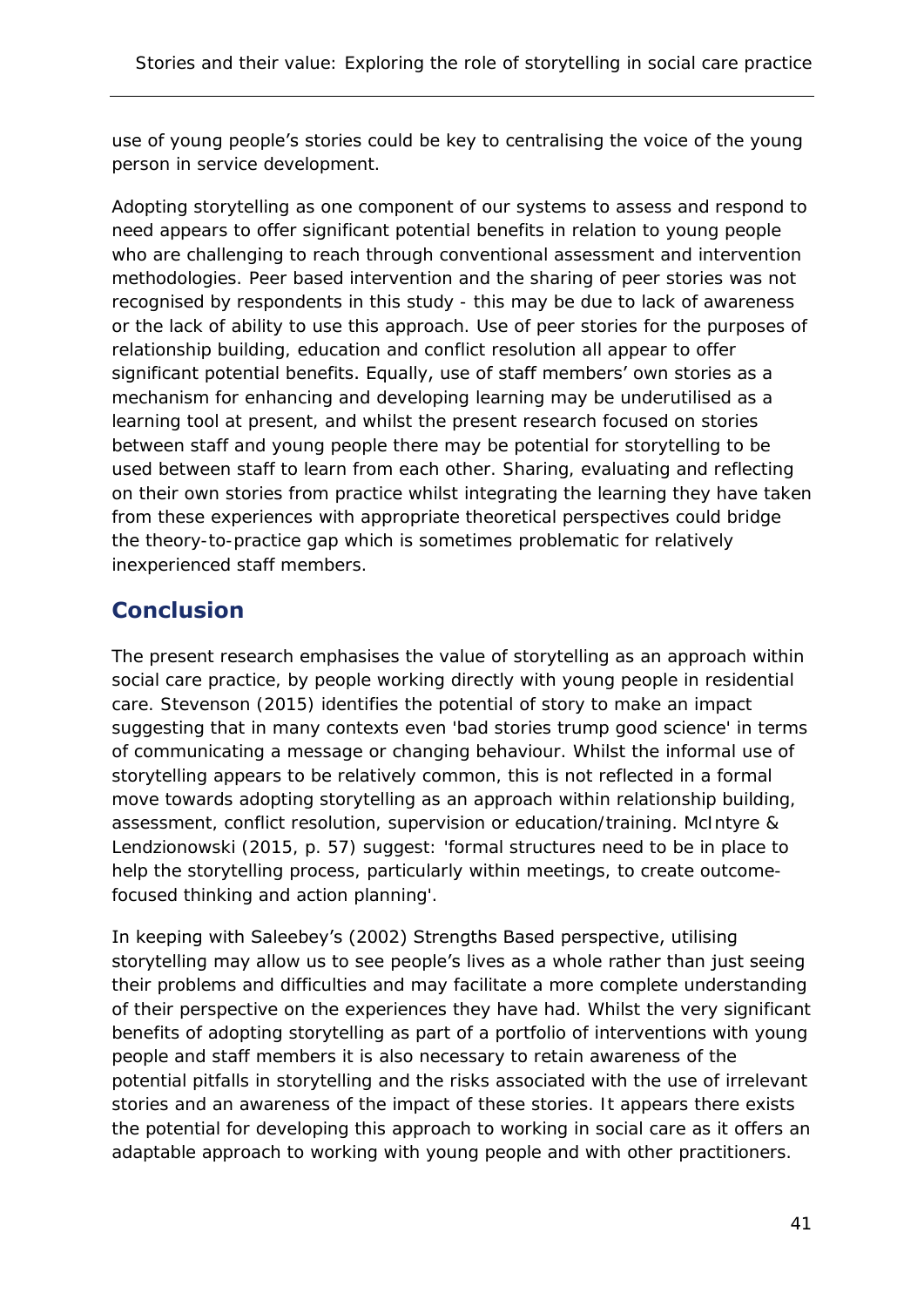If history were taught in the form of stories, it would never be forgotten.

Rudyard Kipling

### **References**

Alameddine, R. (2009). The Hakawati. New York: Anchor Books.

Altenberger, I. & Mackay, R. (2008). What matters with personal narratives. Aberdeen: Robert Gordon University.

Ahmed, A. (N.D). The Somali oral tradition and the role of storytelling in Somalia. Minnesota: Humanities Centre.

Austin, D. & Halpin, W. (1989). The caring response. *Journal of Child and Youth Care*, 4(1), 2-5.

Barkley, E., Cross, K. & Major, C. (2005). Collaborative learning techniques: A handbook for college faculty. San-Francisco: Jossey-Bass.

Bettelheim, B. (1976). The uses of enchantment, the meaning and importance of fairy-tale. New York: Random House.

Bippus, A. M. (2003). Humour motives, qualities and reactions in recalled conflict episodes. *Western Journal of Communications*, 67(4), 413-426.

Brown, B. (2010). The power of vulnerability. Retrieved from: https://www.ted.com/talks/brene\_brown\_on\_vulnerability

Carnegie Mellon Elbery Centre (N.D.) Teaching excellence & educational innovation. Retrieved from:

https://www.cmu.edu/teaching/designteach/teach/instructionalstrategies/casest udies.html

Charon, R. (2009). Narrative medicine as witness for the self-telling body. *Journal of Applied Communication Research*, 37(2), 118-131.

Conlon, M. (2005). Creating a safe place to sleep: an analysis of night care staff interventions to reduce evening and night-time disturbance in residential care unit. *Scottish Journal of Residential Child Care*, 4(2), 1-9.

Cottrell Boyce, F. & Stevens, I. (2014). Tell a different story: some reflections on the 11th Kilbrandon lecture and its relevance to residential child care. *Scottish Journal of Residential Child Care*, 13(3), 1-7.

Cox A. and Albert D. (Eds.). (2003). The healing heart for families: storytelling to encourage caring and healthy families. Washington: New Society Publishers.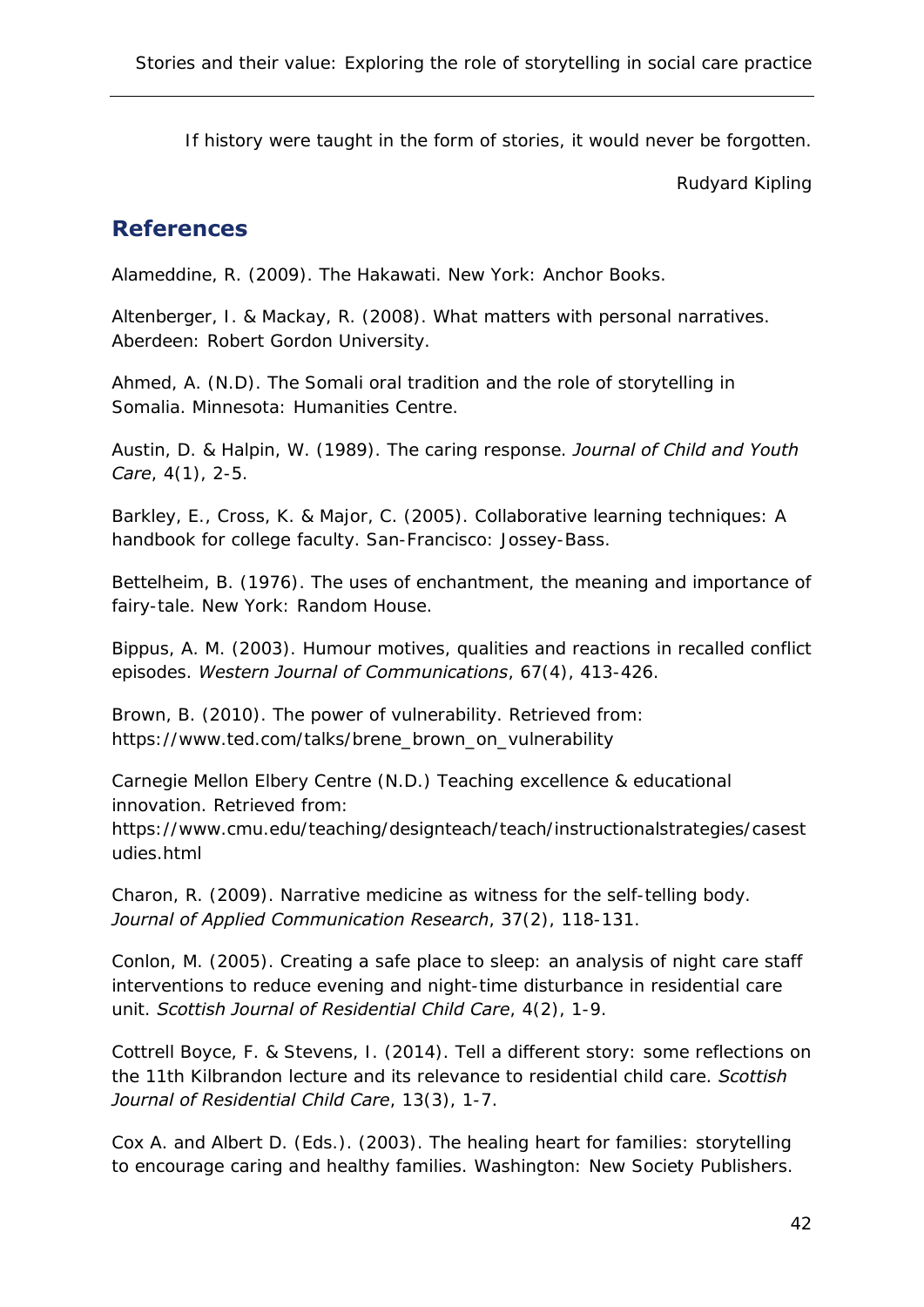Danks, J. (2014). Working with families within an in-patient setting. *Meriden Newsletter*; 4: 1, 2-3. Retrieved from: www.tinyurl.com/MeridenFamily

Davis, N. (1990). Once upon a time: therapeutic stories to heal abused children. Oxen Hill, MD, Psychological Associates of Oxen Hill.

Drumm, M. (2013). The role of personal storytelling in practice. IRISS, *Insights,* No.23. Retrieved from: http://www.iriss.org.uk/resources/role-personalstorytelling-practice.

Gaydos, L. (2005). Understanding personal narratives: an approach to practice. *Journal of Advanced Nursing*, 49, 254-259.

Haines, C. & Livesley, J. (2008). Telling tales: using storytelling to explore and model critical reflective practice in integrated children's services. *Learning in Health and Social Care*, 7(4), 227-234.

Haigh, C. & Hardy, P. (2011). Tell me a story – a conceptual exploration of storytelling in healthcare education. *Nurse Education Today*, 31, 408-411.

Hardy, P. & Sumner, T. (2008). Digital storytelling in health and social care: touching hearts and bridging the emotional, physical and digital divide. *Lapidus Journal*, June 2008, 24-31.

Hardy, P. (2007). An investigation into the application of the patient voices digital stories in healthcare education: quality of learning, policy impact and practice-based value. Belfast: University of Ulster.

Killick, S. & Boffey, M. (2012). Building relationships through storytelling. Cardiff: The Info group.

Kirkpatrick M., Ford, S. & Costello, B. (1997). Storytelling: an approach to clientcentred care. *Nurse Educator*, 22(2), 38-40.

Lamaca, B. (2004). The power of storytelling and reading in healing children orphaned by war in northern Uganda (Paper given at the 29th World Congress of the International Board on Books for Young People, Cape Town, South Africa). Retrieved from:

http://www.nabuur.com/files/attach/2008/10/task/doc\_45bec6fdc42c7.pdf

Maclean, K. and Gunion, G. (2003). Learning with care: the education of children looked after away from home by local authorities in Scotland. *Adoption and Fostering*, 27(2), 20-31.

MacLean, K and Connelly, G (2005). Still room for improvement? The educational experiences of looked after children in Scotland. In D. Crimmens & I.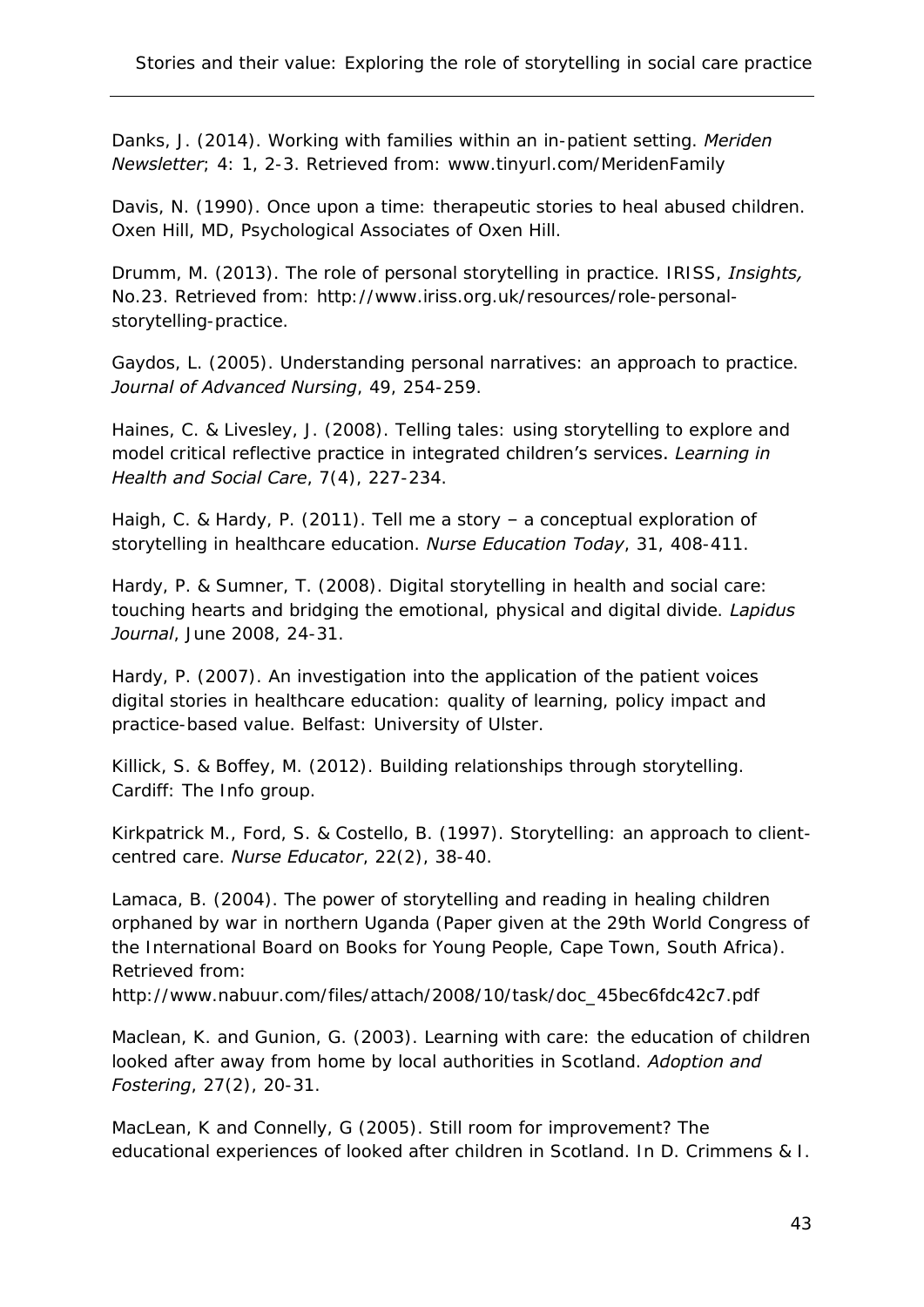Milligan (Eds.), Facing forward: Residential child care in the 21st century. Lyme Regis: Russell House.

McIntyre, L. and Lendzionowski, S. (2015). An evaluation of storytelling in the NHS. *Nursing Times*,111(6), 18-21.

McNicol, C. and Kirkpatrick, R. (2005). The good goodbye: helping children through transitions using storytelling. *Scottish Journal of Residential Child Care*, 4(2), 1-11.

NHS England, Midlands and East. (2014). What's the story? Storytelling within the NHS (Midlands and East). Part one: Realist evaluation study findings. Retrieved from: www.tinyurl.com/NHSMEStorytelling.

NHS Midlands and East (2012). Creating a revolution in patient and customer service experience using patient stories. Retrieved from www.tinyurl.com/NHSMErevolutionstories.

Oatley, K. (2010). Why fiction might be twice as true as fact: Fiction as cognitive and emotional stimulation. The New English Review. Retrieved from: http://www.newenglishreview.org/Keith\_Oatley/Why\_Fiction\_May\_Be\_Twice\_as \_True\_as\_Fact/.

O'Reilly, L. & Dolan, P. (2015). The voice of the child in social work assessments: Age-appropriate communication with children. *British Journal of Social Work*, 1–17. doi: 10.1093/bjsw/bcv040.

Roberts, G.A. (2000). Narrative and severe mental illness: what place do stories have in an evidence-based world. *Advances in Psychiatric Treatment*, 6, 432- 441.

Rogers, C. (1951). Client-centred therapy. Cambridge Massachusetts: The Riverside Press.

Rowshan, A. (1997). Telling tales. Oxford: Oneworld Publications.

Saleebey, D. (2002). The Strengths Perspective in Social Work Practice, 3rd Ed. Toronto: Allyn and Bacon.

Simpson, D. (2014). Beware of the big bad storyteller? An exploration of the therapeutic potential of bedtime reading from the perspective of young people and residential workers. *Scottish Journal of Residential Child Care*, 13(1), 1-14.

Stevens, I., Kirkpatrick, R. & McNicol, C. (2008). Improving literacy through storytelling in residential care. *Scottish Journal of Residential Care*, 7(2), 28-40.